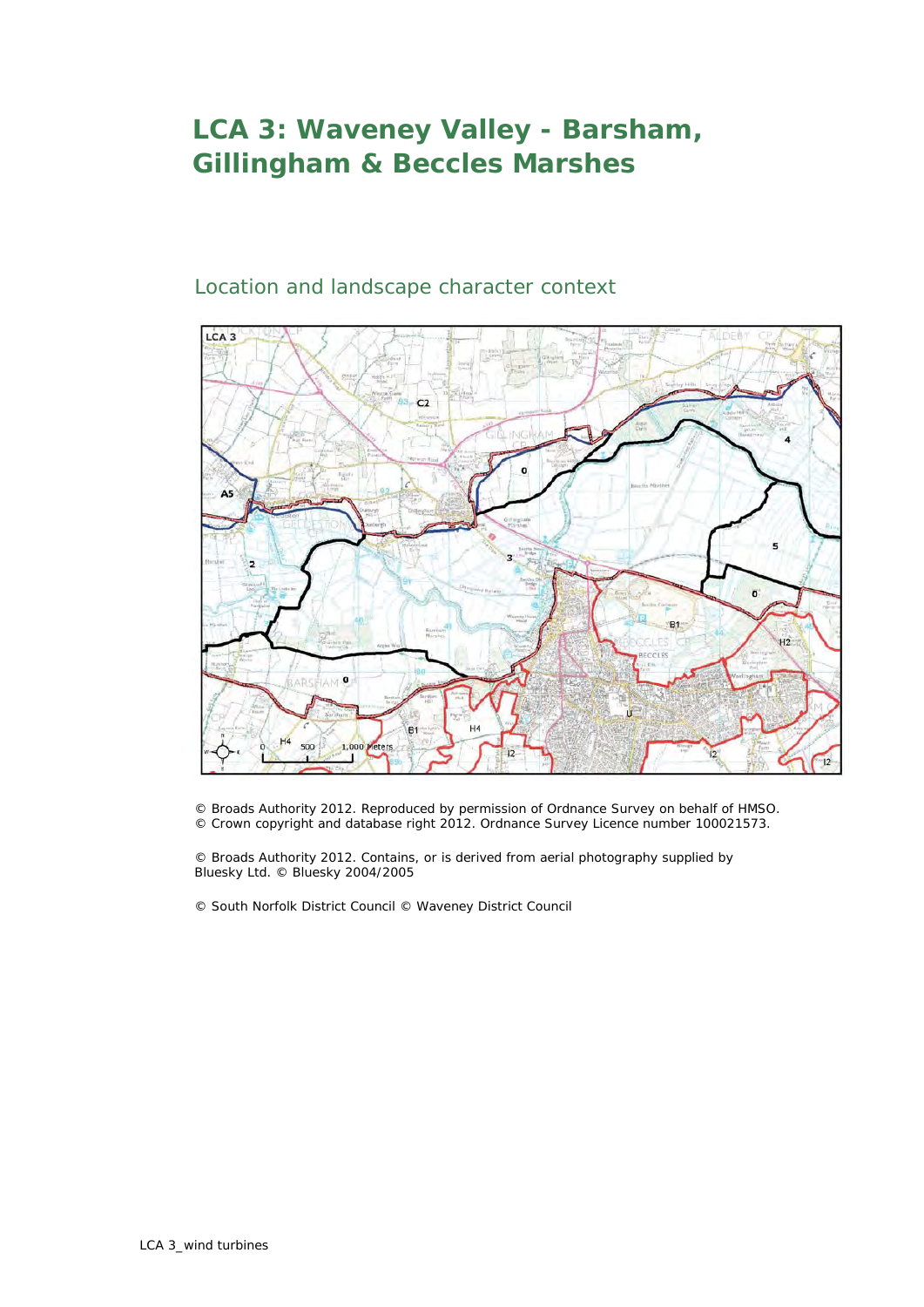## *Landscape Sensitivity Assessment for Wind Turbines*

| Criteria                                            | <b>Lower sensitivity</b>                                                                                                                                                                                                                                                                                                                                                                                                                                                                                                                                                                                                                                                                                                                                          |  | <b>Higher sensitivity</b>                                                                                                                                 |  |  |  |
|-----------------------------------------------------|-------------------------------------------------------------------------------------------------------------------------------------------------------------------------------------------------------------------------------------------------------------------------------------------------------------------------------------------------------------------------------------------------------------------------------------------------------------------------------------------------------------------------------------------------------------------------------------------------------------------------------------------------------------------------------------------------------------------------------------------------------------------|--|-----------------------------------------------------------------------------------------------------------------------------------------------------------|--|--|--|
|                                                     |                                                                                                                                                                                                                                                                                                                                                                                                                                                                                                                                                                                                                                                                                                                                                                   |  |                                                                                                                                                           |  |  |  |
| 1.Scenic and<br>special qualities                   | Special qualities sensitive to turbines in this area relate mainly to aesthetic<br>and perceptual character - the traditional vernacular valley town core at<br>Beccles with associated prominent medieval stone built church tower, which<br>would be sensitive to large scale modern development such as wind<br>turbines. Also sensitive are the sense of tranquillity to the wider river<br>valley floodplain (due to potential impact of moving tall structures) and<br>associated meandering course of the River Waveney and wetland habitat<br>network. Areas of open skies would be sensitive due to potential impact of<br>turbines on the perception of this.                                                                                           |  |                                                                                                                                                           |  |  |  |
|                                                     |                                                                                                                                                                                                                                                                                                                                                                                                                                                                                                                                                                                                                                                                                                                                                                   |  |                                                                                                                                                           |  |  |  |
| 2.Enclosure and<br>scale                            | A well-defined valley landscape of small to medium scale, with enclosure<br>in adjacent character areas beyond the Executive Area. Small scale<br>landscape patterns are apparent to settlement edges, whilst human scale<br>elements are imparted by sailing boats using the river. All of these<br>elements combine to create a landscape which is sensitive to large scale<br>elements such as wind turbines.                                                                                                                                                                                                                                                                                                                                                  |  | created by pollard willows to the river and associated water courses, and by<br>valley topography, woodlands to the southern area boundary and the ridges |  |  |  |
|                                                     |                                                                                                                                                                                                                                                                                                                                                                                                                                                                                                                                                                                                                                                                                                                                                                   |  |                                                                                                                                                           |  |  |  |
| 3. Landscape and<br>land cover<br>pattern           | A mosaic landscape due to the interplay of grazing pasture, river and<br>riparian habitat, flood meadow and historic valley settlements, in addition to<br>small areas of carr woodland and orchards. The landscape contains a<br>number of human scale references such as waterside pollard willows, the<br>historic settlement of Beccles, its quayside and boats (associated with the<br>navigable Waveney), and the church tower, all of which indicate higher<br>sensitivity to turbines, as they create human scale elements in the<br>landscape, the legibility of which would potentially be affected by wind<br>turbines. However, larger scale elements of the landscape pattern such as<br>pylons reduce sensitivity slightly - moderate-high overall. |  |                                                                                                                                                           |  |  |  |
|                                                     |                                                                                                                                                                                                                                                                                                                                                                                                                                                                                                                                                                                                                                                                                                                                                                   |  |                                                                                                                                                           |  |  |  |
| 4.Skylines                                          | Skylines are mostly uninterrupted and undeveloped (high voltage pylons<br>are however visible in parts, reducing skyline sensitivity). Horizons are<br>small woodland blocks and occasional small scale settlement edge<br>development, although the settlement edge at Beccles forms part of the<br>horizon to the south (including prominent church tower). This is<br>be sensitive. Taller skyline elements such as pylons locally reduce<br>landscape sensitivity - moderate-high overall.                                                                                                                                                                                                                                                                    |  | formed by valley sides in adjacent landscape character areas, and comprise<br>predominantly of vernacular character and of a scale and type which would   |  |  |  |
| 5. Perception and<br>experience of the<br>landscape |                                                                                                                                                                                                                                                                                                                                                                                                                                                                                                                                                                                                                                                                                                                                                                   |  |                                                                                                                                                           |  |  |  |
|                                                     | Areas of tranquil landscape within the valley floor such as flood meadows<br>would be sensitive to turbines due to their potential effect on cohesion of<br>perceptual landscape character. Settlements are mostly of contained,<br>compact and historic character. However intrusions such as the A146<br>corridor within the area, locally reduce landscape sensitivity, as do tall<br>elements such as pylons - moderate high sensitivity to turbines in<br>perceptual terms.                                                                                                                                                                                                                                                                                  |  |                                                                                                                                                           |  |  |  |
| 6.Historic                                          |                                                                                                                                                                                                                                                                                                                                                                                                                                                                                                                                                                                                                                                                                                                                                                   |  |                                                                                                                                                           |  |  |  |
| landscape<br>character                              | A number of elements with this area would be sensitive to turbines e.g.<br>areas of fragmented dole patterns and traditional vernacular settlement<br>such as historic valley towns. This is due to the effect that turbines would                                                                                                                                                                                                                                                                                                                                                                                                                                                                                                                                |  |                                                                                                                                                           |  |  |  |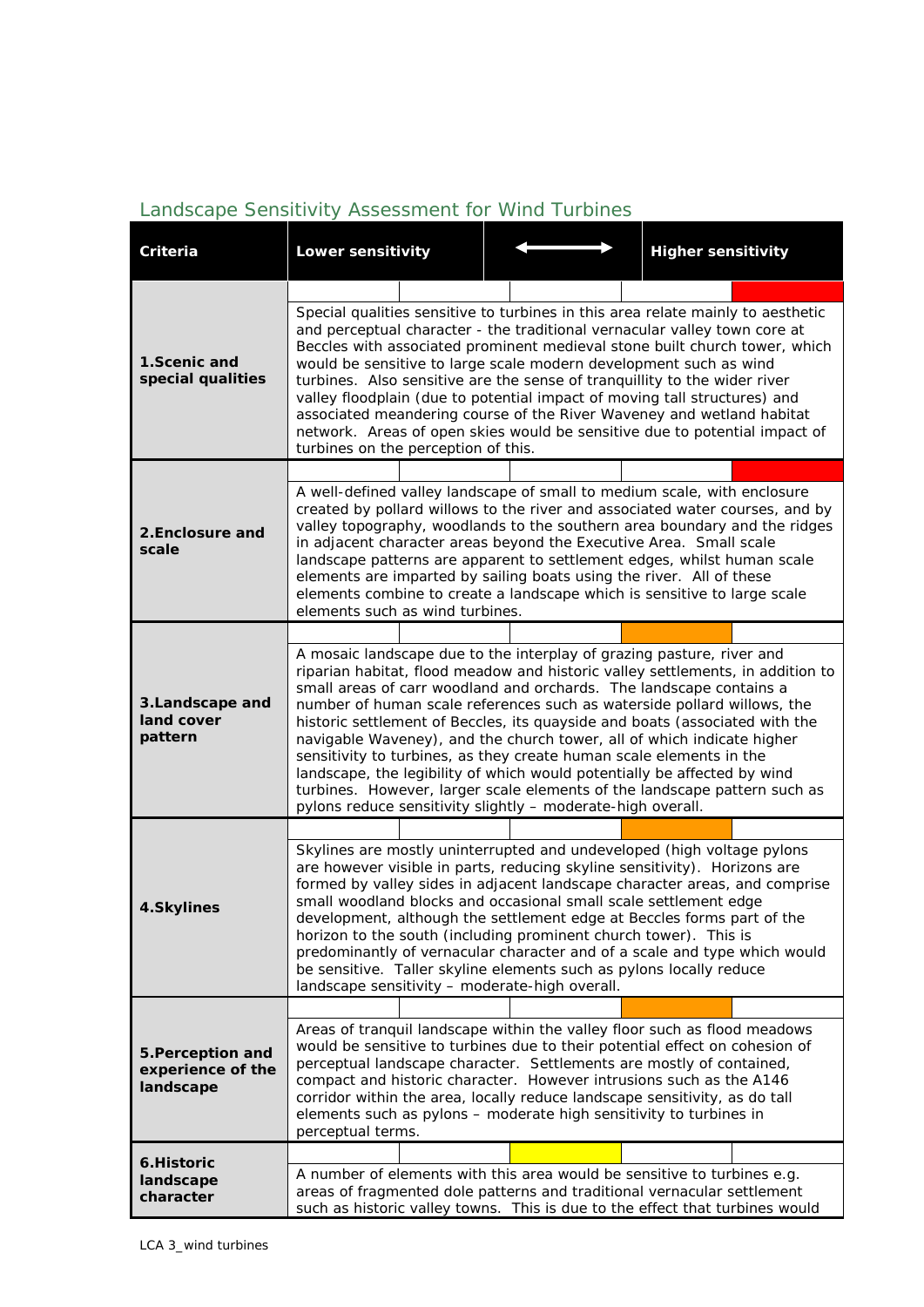|                                                                                                 | potentially have on scale and cohesion/perception of such historic elements.<br>Much of the landscape of this area is also defined by boundary loss which<br>reduces historic landscape sensitivity, as do areas where more modern<br>settlement fringe influences persist. Taking all of the above into account,<br>sensitivity of historic landscape character to wind turbines is moderate.                                                                                                                                                                                                                                                                                                                                                                                                                                                                                                                                                                                         |       |                                 |  |       |  |  |  |
|-------------------------------------------------------------------------------------------------|----------------------------------------------------------------------------------------------------------------------------------------------------------------------------------------------------------------------------------------------------------------------------------------------------------------------------------------------------------------------------------------------------------------------------------------------------------------------------------------------------------------------------------------------------------------------------------------------------------------------------------------------------------------------------------------------------------------------------------------------------------------------------------------------------------------------------------------------------------------------------------------------------------------------------------------------------------------------------------------|-------|---------------------------------|--|-------|--|--|--|
| 7. Visual<br>sensitivities and<br>intervisibility<br>with areas<br>outside the<br><b>Broads</b> | This area has intervisibility with a small part of the Waveney River Valley<br>outside the Broads Authority Executive Area, and associated tributary valley<br>farmlands which form the valley slopes (Waveney LCA H4: Mid Waveney<br>Tributary Farmland), although a degree of visual filtering is provided by the<br>woodland blocks on the southern boundary of the character area. Similarly<br>the area is intervisible with the valley crests in South Norfolk District<br>character area C2 Thurlton Tributary Farmland, with a more open visual<br>character in this direction. The valley crests are therefore visually<br>prominent and important. In places, views are filtered by the presence of<br>pollard willows lining water courses, creating visual foiling in relation to<br>other Broads character areas within the Waveney Valley. Taking this varied<br>visual character into account, the landscape has a moderate sensitivity to<br>turbines in visual terms. |       |                                 |  |       |  |  |  |
|                                                                                                 |                                                                                                                                                                                                                                                                                                                                                                                                                                                                                                                                                                                                                                                                                                                                                                                                                                                                                                                                                                                        |       |                                 |  |       |  |  |  |
| <b>Discussion on</b><br>landscape<br>sensitivity                                                | Overall landscape sensitivity of the Waveney Valley - Barsham, Gillingham<br>and Beccles Marshes to wind turbine development is moderate-high. Whilst<br>a number of scenic and special qualities sensitive to turbines are present in<br>this area, such as vernacular settlements and areas of open skies, overall<br>landscape sensitivity is slightly reduced by intrusions such as the A146<br>corridor and line of pylons in the valley floor. The erosion of aspects of<br>historic landscape character, such as boundary loss, and associated impacts<br>on scale, also influence this sensitivity judgement.<br>This judgement also applies to large infrastructure for off shore wind farm<br>schemes, such as pylons.                                                                                                                                                                                                                                                       |       |                                 |  |       |  |  |  |
|                                                                                                 |                                                                                                                                                                                                                                                                                                                                                                                                                                                                                                                                                                                                                                                                                                                                                                                                                                                                                                                                                                                        |       |                                 |  |       |  |  |  |
|                                                                                                 | Land within the character areas                                                                                                                                                                                                                                                                                                                                                                                                                                                                                                                                                                                                                                                                                                                                                                                                                                                                                                                                                        |       | Land outside the Executive Area |  |       |  |  |  |
|                                                                                                 | Small (0-20m)                                                                                                                                                                                                                                                                                                                                                                                                                                                                                                                                                                                                                                                                                                                                                                                                                                                                                                                                                                          | $M-H$ | Small (0-20m)                   |  | $M-H$ |  |  |  |
|                                                                                                 | Medium (20-50m)                                                                                                                                                                                                                                                                                                                                                                                                                                                                                                                                                                                                                                                                                                                                                                                                                                                                                                                                                                        | н     | Medium (20-50m)                 |  | н     |  |  |  |
|                                                                                                 | Large (50-70m)                                                                                                                                                                                                                                                                                                                                                                                                                                                                                                                                                                                                                                                                                                                                                                                                                                                                                                                                                                         | н     | Large (50-70m)                  |  | н     |  |  |  |
|                                                                                                 | Very large (70m+)                                                                                                                                                                                                                                                                                                                                                                                                                                                                                                                                                                                                                                                                                                                                                                                                                                                                                                                                                                      | н     | Very large (70m+)               |  | н     |  |  |  |
| Sensitivity to<br>different turbine<br>heights                                                  | Commentary:<br>Turbines at the smallest end of the range (below 20 metres to tip height)<br>would have less effect on perceptual landscape character as they are closer<br>in scale to existing landscape elements and existing vertical skyline features<br>such as church towers. Turbines beyond this height range would introduce<br>elements out of scale with the landscape, hence the higher sensitivity<br>rating.                                                                                                                                                                                                                                                                                                                                                                                                                                                                                                                                                             |       |                                 |  |       |  |  |  |
|                                                                                                 | Landscapes outside the Executive Area<br>Relevant character areas and sensitivities are:                                                                                                                                                                                                                                                                                                                                                                                                                                                                                                                                                                                                                                                                                                                                                                                                                                                                                               |       |                                 |  |       |  |  |  |
|                                                                                                 | Waveney District character area H4: Mid Waveney Tributary Farmland:<br>Framed views to the Broads.<br>South Norfolk District character area C2: Thurlton Tributary Farmland:<br>Open views to the Broads.                                                                                                                                                                                                                                                                                                                                                                                                                                                                                                                                                                                                                                                                                                                                                                              |       |                                 |  |       |  |  |  |